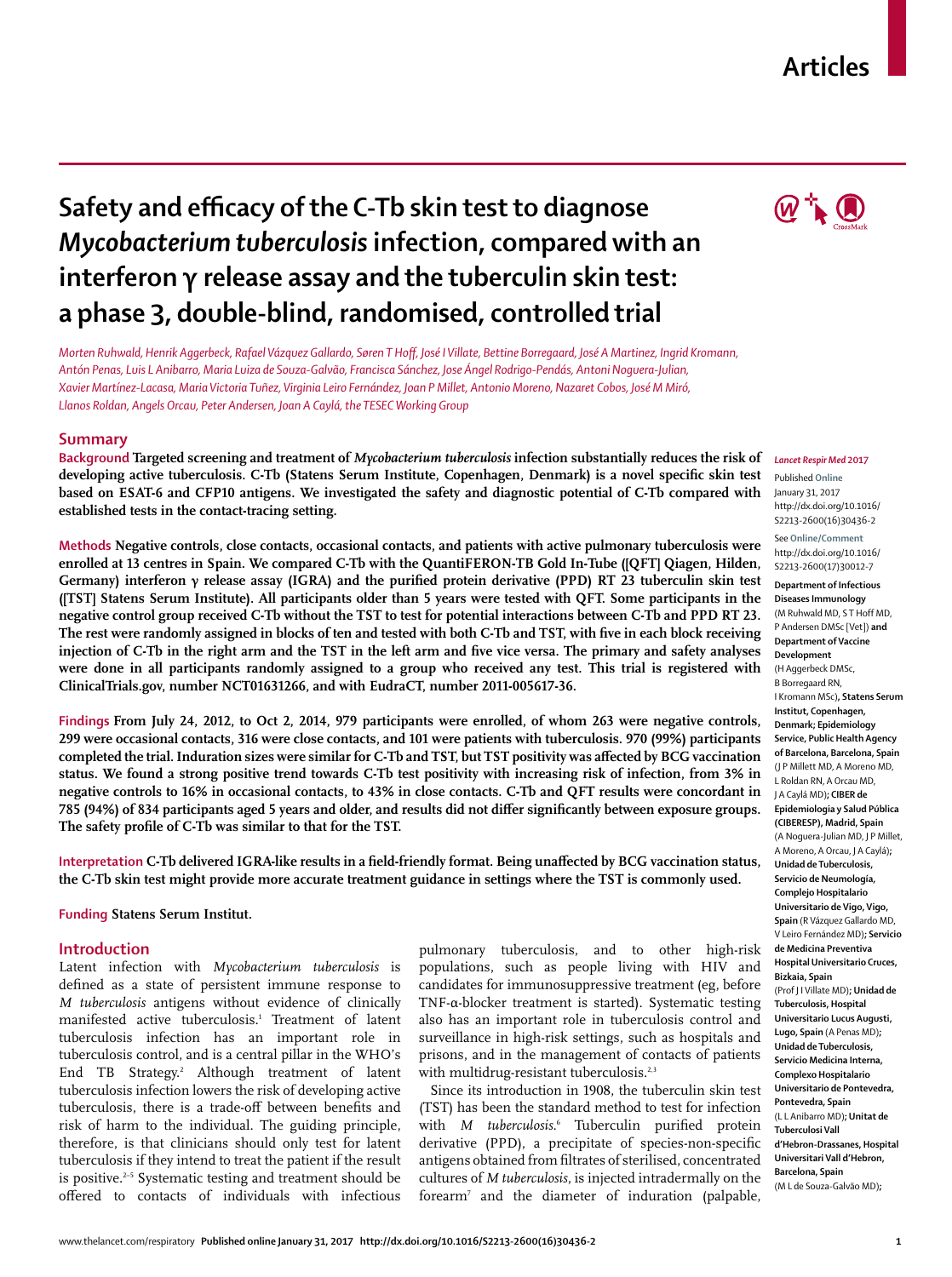**Servicio de Enfermedades Infecciosas, Hospital del Mar, Barcelona, Spain** (F Sánchez MD)**; Servicio de Medicina Preventiva, Hospital Universitari Vall d'Hebron, Barcelona, Spain** (J A Rodrigo-Pendás MD)**; Unitat d´Infeccions, Servei de Pediatria, Institut de Recerca Pediàtrica Hospital Sant Joan de Déu, Barcelona, Spain** (A Noguera-Julian)**; Hospital Universitari Mútua de Terrassa, Barcelona, Spain** (X Martínez-Lacasa MD)**; Unidad de Tuberculosis, Servicio de Medicina Preventiva, Complexo Hospitalario Universitario de Santiago de Compostela, Santiago de Compostela, Spain** (M V Tuñez MD)**; and Infectious Diseases Service, Hospital Clinic—IDIBAPS. University of Barcelona, Barcelona, Spain** (J A Martinez, N Cobos, J M Miró MD)

Correspondence to: Dr Morten Ruhwald, Department of Infectious Diseases Immunology, Statens Serum Institut, Artillerivej 5, 2300 Copenhagen, Denmark **moru@ssi.dk**

# **Research in context**

## **Evidence before this study**

We searched PubMed and Google Scholar for papers published up to March 10, 2016, then up to June 15, 2016, with the terms "IGRA", "C-Tb", "Quantiferon", "specific skin test", and "tuberculin". We identified many publications for interferon  $\gamma$ release assays (IGRAs) and the tuberculin skin test (TST), which we curated, guided by review and meta-analysis articles and the findings from the broader searches. Pooled estimates on diagnostic performance and predictive potential of comparator tests were pulled from the meta-analysis. The risk of bias from these estimates was interpreted, taking into account the background epidemiology, including force of infection with *Mycobaterium tuberculosis*.

#### **Added value of this study**

We assessed the diagnostic potential of C-Tb for detection of latent infection with *M tuberculosis* in contacts at risk of developing active tuberculosis. C-Tb was safe, detected a similar number of infections and had very high concordance with IGRA, along with similar specificity in negative controls. Previous BCG vaccination did not compromise the specificity of C-Tb, which was in contrast to the TST.

raised, hardened area) at the site of injection is assessed after 48–72 h.º Important limitations of the TST include the number of false-positive reactions that occur in people infected with non-tuberculous mycobacteria and in people with previous BCG vaccination.8 False-positive TST reactions can be overcome to some extent by use of interpretation algorithms that adjust the cutoff value for a positive result dependent on age, BCG vaccination status, HIV infection status, and the individual's risk of developing tuberculosis. Complex TST interpretation algorithms are implemented in many national tuberculosis control programmes.<sup>9,10</sup> Nevertheless, guidelines vary between countries and settings, and complex TST interpretation algorithms need clinical information that is rarely routinely obtained in a contact investigation.

Interferon γ release assays (IGRAs) are in-vitro diagnostic alternatives to the TST.8 These tests are based on the highly immunogenic antigens ESAT-6 and CFP10, which are specific to  $\overline{M}$  tuberculosis. and overcome the issues of the interaction with BCG vaccine and infection with non-tuberculous mycobacteria seen with the TST.8 Two IGRA tests are commercially available, QuantiFERON-TB Gold In-Tube test ([QFT] Qiagen, Hilden, Germany), which uses whole blood, and the T-SPOT.TB test (Oxford Immunotec, Abingdon, UK), which uses purified peripheral blood mononuclear cells.8 IGRAs are more complex and labour intensive than the TST, and need a laboratory infrastructure and skilled staff, but interpretation of the results is more objective and simple.8 Nevertheless, IGRAs and the TST have low positive predictive value for the development of active tuberculosis.<sup>1,8,11,12</sup>

#### **Implications of all the available evidence**

Identification of latent tuberculosis infection has an important role in tuberculosis control, and is a central pillar in the new WHO End TB Strategy. IGRAs are the most accurate tests for latent tuberculosis infection, but are expensive and labour intensive, which makes them unsuitable for use in settings with restricted resources. Instead, programmes in these settings often rely on the less specific but field-friendly TST to guide treatment decisions. WHO estimates that up to 50 million people are tested with the TST each year, which suggests a substantial degree of overtreatment and preventable adverse drug reactions. C-Tb provided good specificity that was not affected by BCG vaccination status. C-Tb might, therefore, offer more accurate treatment guidance than the TST, which could have substantial effects on morbidity and health expenditure. The similar performance of C-Tb and the QuantiFERON-TB Gold In-Tube IGRA suggests that the accumulated clinical experience with IGRA use for prevention of tuberculosis among contacts can be extrapolated to C-Tb, but further trials are needed to confirm our results.

C-Tb (Statens Serum Institute, Copenhagen, Denmark) is a skin test based on recombinant ESAT-6 and CFP10, and is designed to combine the operational advantages of the TST with the specificity of IGRAs for the diagnosis of *M tuberculosis* infection in individuals at risk of developing active tuberculosis. In two phase 2 trials, C-Tb generated indurations of similar sizes to TST and had similar diagnostic specificity and sensitivity to QFT in presumed unexposed individuals and patients with microbiologically confirmed tuberculosis.<sup>13,14</sup>

We did a phase 3 trial to investigate whether there would be a trend in increased C-Tb test positivity (induration ≥5 mm) with increasing risk of tuberculosis (ie, from negative controls, to occasional and close contacts, to people with confirmed tuberculosis). We also compared positivity by BCG vaccination status for C-Tb, QFT, and the TST, and compared safety for C-Tb and the TST.

# **Methods**

# **Study design and participants**

The TESEC06 trial was a combined open comparison of C-Tb positivity compared with QFT in four risk groups and a double-blind, randomised, split-body safety assessment of C-Tb versus TST. To explore whether there was any interaction between C-Tb and PPD, a subgroup of 50 participants in the negative control group received only an injection of C-Tb. We also did a subgroup analysis in participants younger than 18 years. Participants were enrolled at 13 participating centres in Spain. Eligible participants could qualify for four risk groups: negative control, occasional contacts, close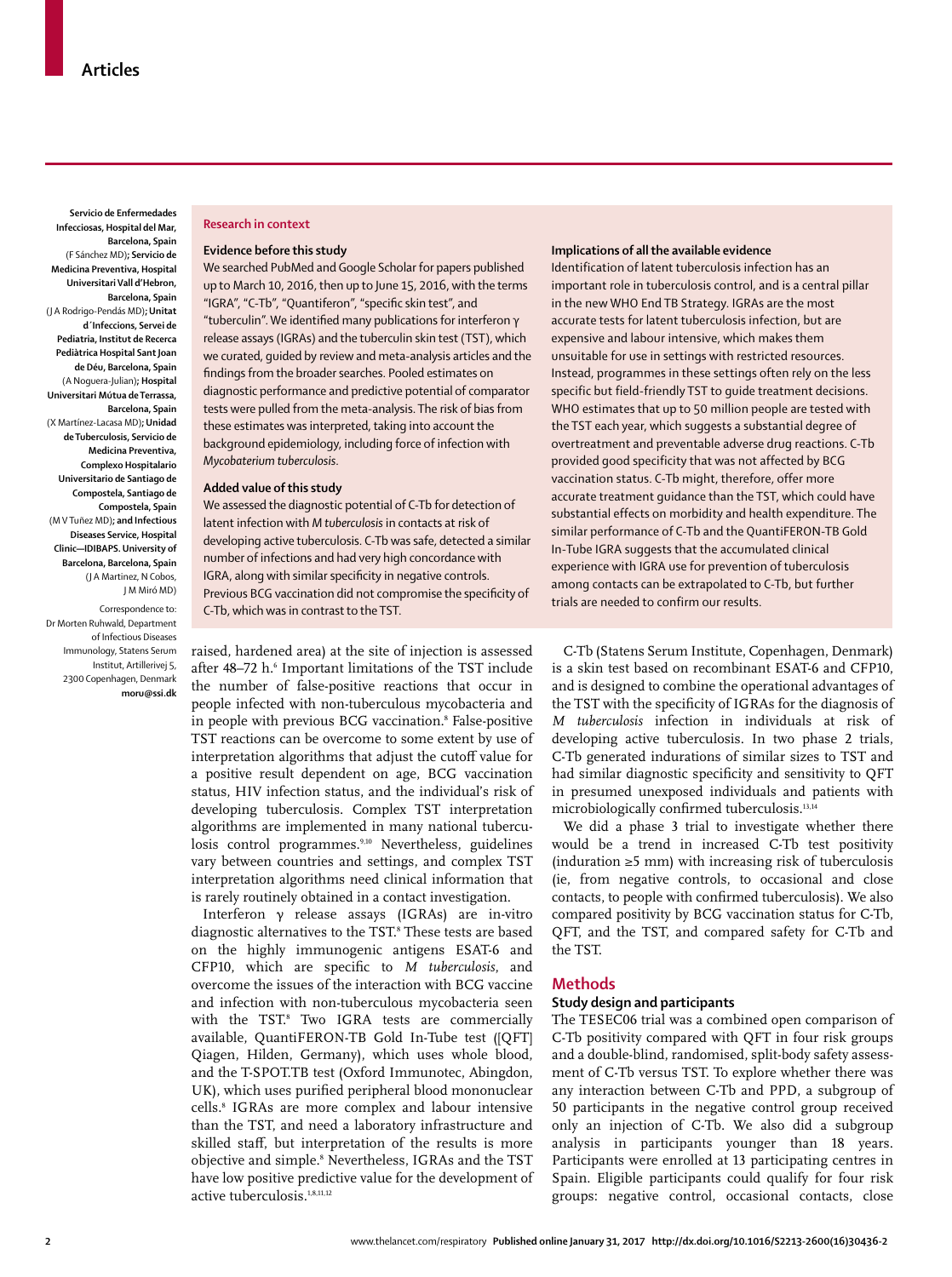contacts, and positive controls. The negative control group was recruited by advertising to students and staff at the universities where the investigators taught. These volunteers had to have no history of exposure to and no signs or symptoms of tuberculosis. Occasional and close contacts were identified through a routine contacttracing programme, and all were contacts of patients with smear-positive pulmonary tuberculosis confirmed by culture or nucleic-acid amplification techniques and defined according to local guidelines.<sup>15,16</sup> Occasional contacts had had frequent sporadic contact with infected individuals in a confined space for between 6 h per week and less than 6 h per day in the previous year (contact tracing circles 2 and 3), and close contacts had had at least 6 h daily contact in a confined space in the past year (contact tracing circle 1). All contacts who met these criteria were invited to participate in the trial. Positive controls were patients randomly selected from tuberculosis registers who had received a diagnosis of tuberculosis in the previous 3 years that was confirmed by culture or nucleic-acid amplification techniques. They were approached by telephone or during non-trial visits to the study centres. Participants in all groups had to be aged between 6 weeks and 65 years.

We excluded people who had been recently vaccinated with any live vaccine or had had the TST in the previous 12 months (to eliminate the potential risk for boosting). Other exclusion criteria were breastfeeding; a positive pregnancy test; the intention of becoming pregnant or unwillingness to use contraception during the trial period; active disease affecting the lymphoid organs except for HIV; current skin conditions that could interfere with the measurement of induration after the C-Tb or TST; conditions with which drawing of blood posed more than minimum risk for the participant; other disorders that investigators deemed unsuitable; participation in another trial that the investigator judged might interfere with this trial; and previous participation in a trial investigating injection with ESAT-6, CFP10, or both. People living with HIV could be included in the trial. No participant underwent HIV testing as part of the trial.

Ethics approval was obtained from local ethics committees and the Clinic Hospital of Barcelona institutional review board. The Spanish Agency of Medicines and Medical Devices approved all versions of the study protocol. All participants gave written informed consent before enrolment. The study was monitored by an independent data safety and monitoring board.

# **Randomisation and masking**

The randomisation schedule was generated centrally by an independent statistician not involved in the trial, by random permutation programmed in SAS version 9.3. 500 consecutive screening numbers were made available for each site. Numbers were assigned in blocks of ten (five numbers for concomitant use of C-Tb in the right arm and the TST in the left arm, and five numbers for concomitant use of C-Tb in the left arm and the TST in the right arm).

To mask which test was being used in which arm, physicians were provided with test kits that contained two identical vials, one containing C-Tb and one containing the PPD RT 23 (Statens Serum Institute), and instructions about in which arm each test should be administered. The vials and the cardboard box of each kit were all labelled with the same randomisation number. A sealed opaque emergency envelope was also provided for each participant, prepared by the quality assurance department at Statens Serum Institute by staff members not involved in the trial. In the case of an emergency, the envelope could be opened to reveal the allocation of the test agent without unmasking the whole trial. The principal investigator at each site kept the sealed emergency envelopes in a locked cabinet, and a set was also kept in the Department of Regulatory and Medical Affairs at the Statens Serum Institute, under the supervision of a person qualified in pharmacovigilance.

# **Procedures**

QFT testing was planned for all participants aged 5 years and over and before the skin test agents were administered to avoid possible booster responses. The results were interpreted as per manufacturer's recommendations (cutoff for positivity 0·35 IU/L interferon γ).

The C-Tb solution contains recombinant ESAT-6 (dimer) and CFP10 (monomer) antigens derived from *M tuberculosis* and expressed in *Lactococcus lactis*. This and the TST agent were clear, colourless solutions. C-Tb was administered intradermally in 0·1 μg per 0·1 mL dose.13 C-Tb and PPD RT 23 were injected according to the Mantoux technique and induration responses were assessed after 48–72 h. Induration was measured transversely to the long axis of the forearm with the ballpoint pen method, from lateral to central on all sides. All skin reactions were measured and agreed by two different investigators and were documented with digital images. With both skin tests, reactions were classified as positive if the induration size was 5 mm or larger (as determined by a receiver operating curve analysis in a separate study).<sup>13,14</sup> In exploratory analyses, we assessed TST positivity with the alternative cutoffs of 15 mm and  $10 \text{ mm}$ 

# **Follow-up and data collection**

Participants attended four visits at study centres. At the screening visit (up to 28 days before randomisation), eligibility was checked, informed consent and medical history were obtained, and participants underwent a medical examination and had blood samples taken for safety tests. At baseline, all female participants of childbearing age had pregnancy tests, blood samples were taken for CD4 cell counts in HIV-infected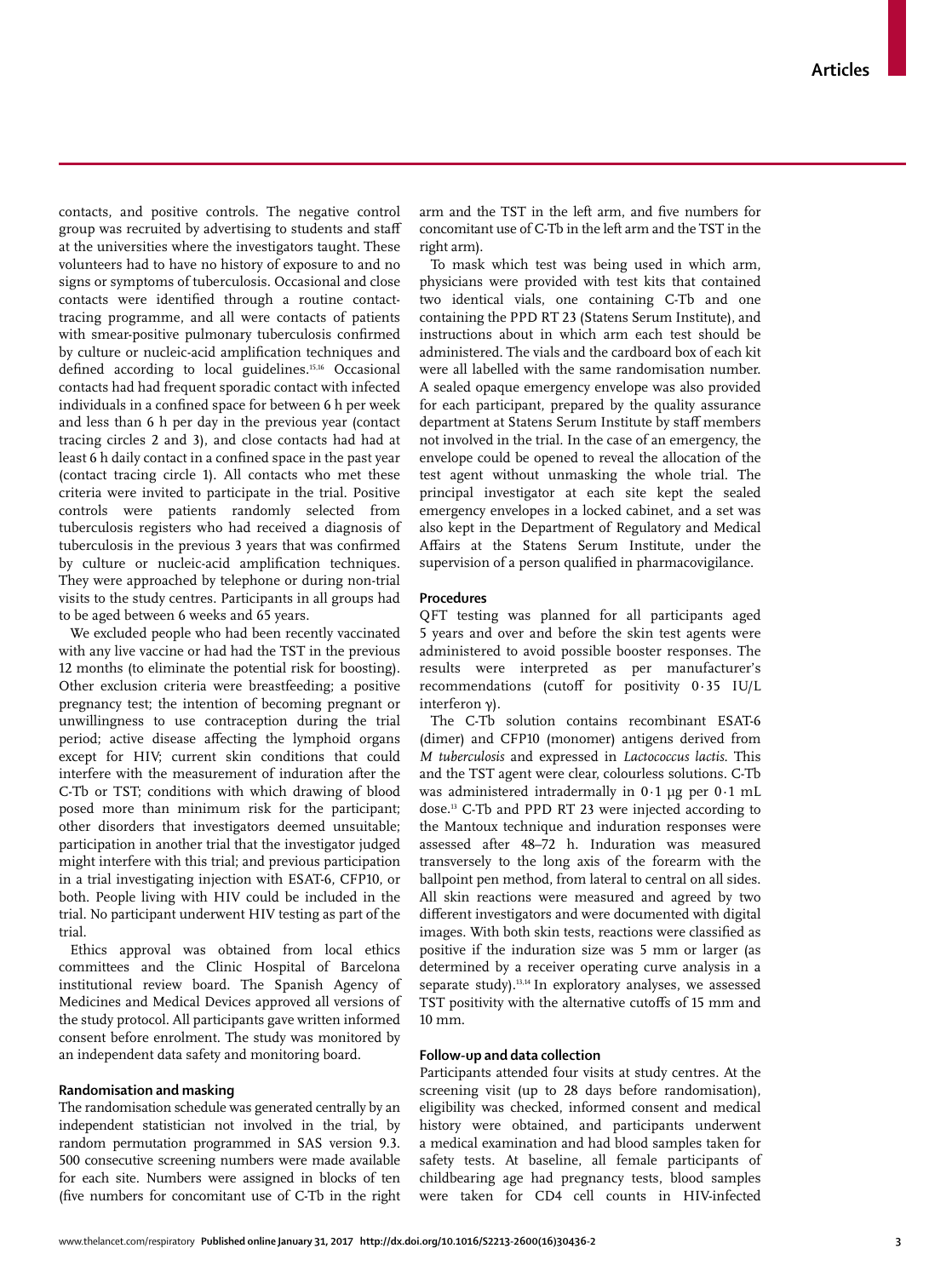participants, blood samples for QFT tests were taken in all participants older than 5 years, C-Tb and the TST were administered, and all participants were given diaries. Participants attended follow-up visits on days 2–3 for assessment of skin test reactions, and on day 28 for the safety assessment.

# **Objectives and outcomes**

The primary efficacy outcome was test positivity, defined for C-Tb and the TST as induration 5 mm or larger 48–72 h after intradermal injection. The main efficacy comparator was the QFT. The primary trial objective was to assess whether a trend was seen in the number of C-Tb positive test results with increasing risk of *M tuberculosis* infection (ie, from negative controls to the occasional contacts to close contacts). Secondary outcomes were comparisons of C-Tb, QFT, and TST test positivity, the number of responders (induration >0 mm) among individuals in the negative control group who had received BCG vaccination, and comparisons of the numbers of responders and induration size by risk group, age, sex, and BCG vaccination status.

The safety assessment was based on adverse events after skin testing. Adverse events were classified as injection-site reactions or systemic adverse events (all non-injection-site reactions), and described with Medical Dictionary for Regulatory Activities preferred terms and system organ class levels. As systemic adverse events in participants who received both C-Tb and the TST could not be related to either agent separately, they were ascribed to C-Tb. Laboratory safety parameters included haematology, biochemistry, and measurement of glucose concentrations. The full list of secondary and safety trial objectives is available in the appendix (pp 1–2).

# **Statistical analysis**

We calculated that to achieve at least 90% power to detect a trend in C-Tb positivity across the risk groups, assuming a rising number of positive tests from 5%, to 20%, to 40%, and to 95% across groups and 10% dropout, we would need to enrol 950 volunteers (250 negative controls, 300 occasional contacts, 300 close contacts, and 100 positive controls). Numerical data are presented as number (%) of participants, mean (SD), or median (range), dependent on the distribution. Categorical data are presented as number (%) of participants. Differences in positivity between tests and associations with risk groups were assessed with a multivariate logistic regression model and are described with odds ratios (ORs) and 95% CIs. Differences in the number of positive responders in paired analyses were assessed with McNemar's test for marginal heterogeneity, and in unpaired analyses with Fisher's exact test. Agreement between C-Tb and QFT was assessed with Cohen's κ coefficient. Differences in induration size between skin tests were compared with regression analysis and ANOVA. The primary and safety analyses were done in the full analysis set, which included all participants randomly assigned to a group who had received any test. Statistical analyses were done with SAS version 9.3, and graphs were prepared in GraphPad Prizm version 6.4. This study is registered with ClinicalTrials.gov, number NCT01631266, and with EudraCT, number 2011-005617-36.

# **Role of funding source**

The funder of the study was involved in the study design, data analysis, data interpretation, and writing of the See Online for appendix objectives is available in the appendix (pp 1–2). The funder had no role in data collection. The



*Figure 1***: Trial profi le** TST=tuberculin skin test.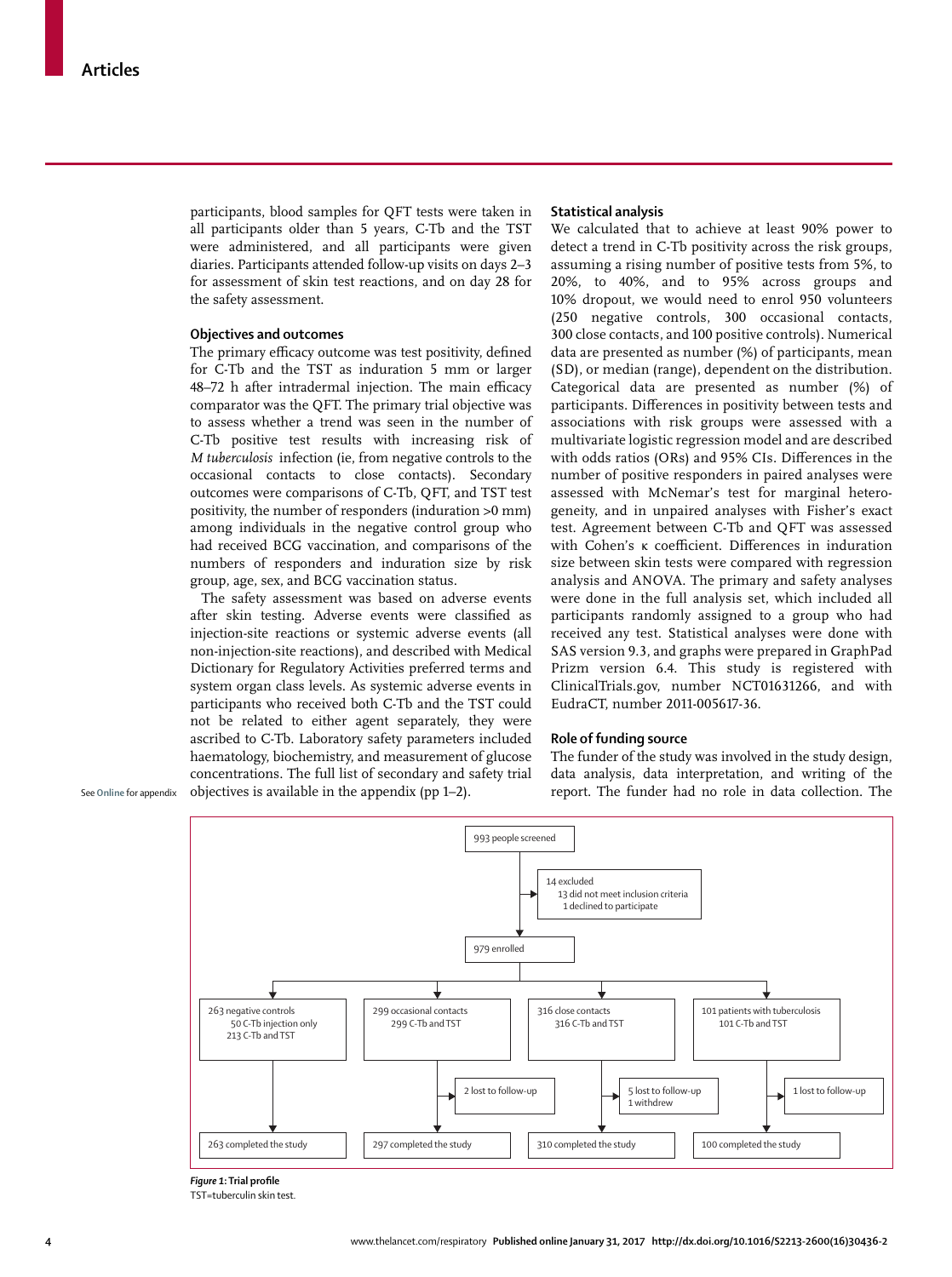corresponding author had full access to all the data in the study and had final responsibility for the decision to submit for publication.

# **Results**

From July 24, 2012, to Oct 2, 2014, 993 volunteers were screened, of whom 979 were enrolled. 970 (99%) of 979 completed the trial (figure 1). Some of the patients with active tuberculosis were still taking treatment and some had completed treatment within the 3 years before the study (median time since diagnosis 392 days, IQR 143–577). Close and occasional contacts had similar mean ages. Negative controls were significantly younger and people with tuberculosis were significantly older than contacts (table 1). There were more girls and women in the study (519 [54%] of 979) than boys and men. Most participants were white (898 [91%] of 979); 366 (37%) of 979 were BCG-vaccinated and 104 (11%) of 979 had unknown BCG vaccination status (table 1). The overall mean body-mass index was  $24.3$  (SD  $5.0$ ) kg/m<sup>2</sup> and was similar across the four risk groups. 214 (22%) of 979 participants reported known HIV status (seven [1%] were HIV positive, six of the patients with active tuberculosis and one participant in the close contact group), all of whom were adults with CD4 cell counts greater than 1000 cells/μL.

C-Tb results were available for 977 (99%) of 979 participants, QFT results for 940 (96%) of 979, and TST results for 928 (95%) of 979 (table 2). 936 participants had determinate and four (in the two contact groups) had indeterminate QFT test results. 13 occasional contacts and 26 close contacts did not have blood taken for QFT testing, of whom 38 (98%) were younger than 18 years. The two participants with missing C-Tb results had negative QFT results.

701 (72%) of the 977 participants who received C-Tb skin tests were classified as non-responders and 276 (28%) as responders (induration >0 mm). Very few negative controls and occasional contacts had responses to C-Tb, whereas almost half of the close contacts and 69% of the people with active tuberculosis had responses (figure 2). In a pooled analysis of responders from all four exposure groups, induration size followed a normal distribution (mean 19·0 [SD 8·7] mm, data not shown). More responders to the TST than to C-Tb were seen in all exposure groups (figure 2) and the distribution was skewed to the left, showing a greater overlap with nonresponders and a lower mean induration size  $(15.2 \, [7.6] \, \text{mm}, \text{data not shown}).$ 

C-Tb test positivity, defined as induration 5 mm or larger, showed a significant ( $p < 0.0001$ ) increasing trend with increasing risk of *M tuberculosis* infection from nine (3%) of 262 in the negative control group, to 49 (16%) of 299 among occasional contacts, to 136 (43%) of 316 among close contacts (tables 2, 3). A similar trend was observed for QFT (tables 2, 3). C-Tb and QFT positivity were highly concordant in negative controls and occasional and close contacts, showing agreement in 785 (94%) of 834 participants across these groups (McNemar  $p=0.57$  and Cohen's κ coefficient  $0.83$ (95% CI  $0.79-0.88$ ; appendix p 3). In an assessment of the two contact groups, C-Tb and QFT positivity did not differ (appendix  $p$  4). By contrast, C-Tb was classified as positive in fewer patients with active tuberculosis than was QFT ( $p=0.003$ , table 2).

With the TST, significantly more participants were classified as having positive results than with C-Tb (appendix p 4). Most participants with positive TST and negative C-Tb, QFT, or both, results were in the negative control or occasional contact groups (table 2), which was expected because of the risk of PPD

|                                                                                                        | Negative controls<br>$(n=263)$ | <b>Occasional contacts</b><br>$(n=299)$ | Close contacts<br>$(n=316)$ | <b>Patients with</b><br>tuberculosis (n=101) |
|--------------------------------------------------------------------------------------------------------|--------------------------------|-----------------------------------------|-----------------------------|----------------------------------------------|
| Age (years)                                                                                            |                                |                                         |                             |                                              |
| Mean (SD)                                                                                              | 24.1(7.9)                      | 31.5(14.3)                              | 32.9(17.7)                  | 37.3(11.2)                                   |
| >17                                                                                                    | 259 (98%)                      | 262 (89%)                               | 239 (76%)                   | 98 (97%)                                     |
| $5 - 17$                                                                                               | 4(2%)                          | 25 (8%)                                 | 54 (17%)                    | 3(3%)                                        |
| 5                                                                                                      | $\mathbf 0$                    | 12 (4%)                                 | 23 (7%)                     | $\mathbf 0$                                  |
| Sex                                                                                                    |                                |                                         |                             |                                              |
| Female                                                                                                 | 188 (72%)                      | 150 (50%)                               | 146 (46%)                   | 40 (40%)                                     |
| Male                                                                                                   | 75 (29%)                       | 149 (50%)                               | 170 (54%)                   | 61 (60%)                                     |
| Country of birth                                                                                       |                                |                                         |                             |                                              |
| Spain                                                                                                  | 263 (100%)                     | 287 (96%)                               | 267 (85%)                   | 78 (77%)                                     |
| Other*                                                                                                 | $\Omega$                       | 12 (4%)                                 | 49 (16%)                    | 23 (23%)                                     |
| <b>BCG</b> status                                                                                      |                                |                                         |                             |                                              |
| Vaccinated                                                                                             | 108 (41%)                      | 101 (34%)                               | 113 (36%)                   | 44 (44%)                                     |
| Unvaccinated                                                                                           | 154 (59%)                      | 167 (56%)                               | 151 (48%)                   | 37 (36%)                                     |
| Unknown                                                                                                | $1(-0.5%)$                     | 31 (10%)                                | 52 (17%)                    | 20 (20%)                                     |
| *Includes Latin-American, European, Asian, and African countries.<br>Table 1: Raseline characteristics |                                |                                         |                             |                                              |

|                                                        | <b>Negative</b>       | Occasional            | Close                 | <b>Patients</b>                   |  |
|--------------------------------------------------------|-----------------------|-----------------------|-----------------------|-----------------------------------|--|
|                                                        | controls<br>$(n=263)$ | contacts<br>$(n=299)$ | contacts<br>$(n=319)$ | with<br>tuberculosis<br>$(n=101)$ |  |
| C-Tb skin test                                         |                       |                       |                       |                                   |  |
| Positive                                               | 9(3%)                 | 49 (16%)              | 136 (43%)             | 68 (67%)                          |  |
| Negative                                               | 253 (96%)             | 250 (84%)             | 180 (57%)             | 32 (32%)                          |  |
| Not done                                               | $1(-0.5%)$            | $\Omega$              | 0                     | 1(1%)                             |  |
| QuantiFERON-TB Gold In-Tube interferon γ release assay |                       |                       |                       |                                   |  |
| Positive                                               | 10 (4%)               | 57 (21%)              | 122 (42%)             | 82 (81%)                          |  |
| Negative                                               | 253 (96%)             | 227 (82%)             | 166 (57%)             | 19 (19%)                          |  |
| Indeterminate                                          | $\Omega$              | $2(-1%)$              | $2(-1%)$              | $\Omega$                          |  |
| Not done                                               | $\Omega$              | 13                    | 26                    | $\Omega$                          |  |
| <b>Tuberculin skin test</b>                            |                       |                       |                       |                                   |  |
| Positive                                               | 46 (22%)              | 80 (27%)              | 162 (51%)             | 90 (90%)                          |  |
| Negative                                               | 167 (78%)             | 219 (73%)             | 154 (49%)             | 10 (10%)                          |  |
| Not done                                               | 50 (19%)              | $\Omega$              | $\Omega$              | 1(1%)                             |  |
| Table 2: Results by tuberculosis test                  |                       |                       |                       |                                   |  |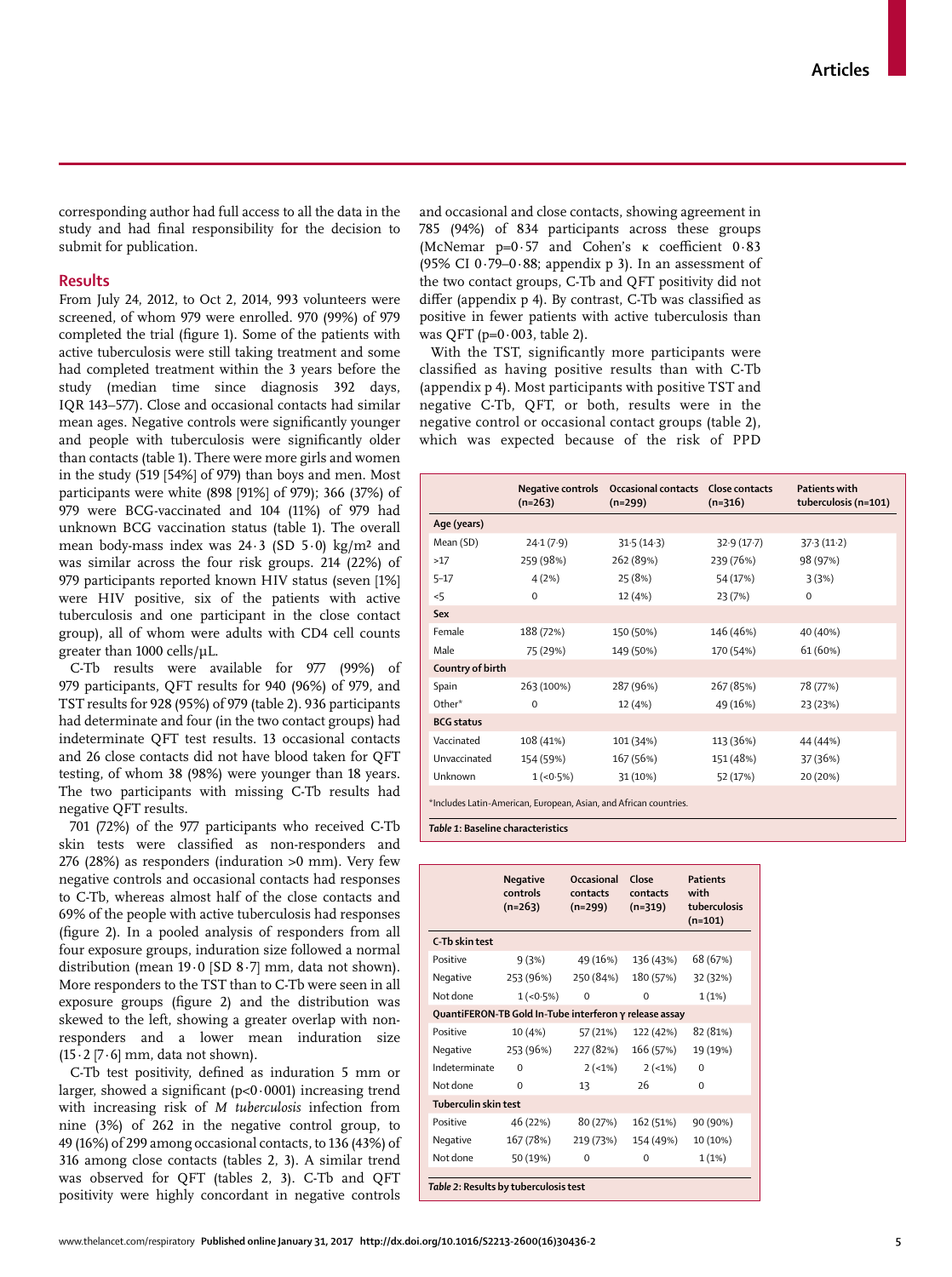

cross-reactivity with the BCG vaccine. To investigate this potential interference, we separated participants by BCG vaccination status. The number of positive results with the TST were similar to those for C-Tb and QFT in unvaccinated negative controls and contacts, but the number of responders to the TST in these groups was significantly higher among vaccinated participants (figure 3). When a 15 mm cutoff was used for the TST in BCG vaccinated participants but the 5 mm cutoff was maintained in HIV-infected participants, the number of positive results decreased and became similar to the numbers for C-Tb and QFT (appendix p 5). After this adjustment, the TST was concordant with C-Tb in 831 (90%) of 927 participants and with QFT in 784 (89%) of 885 participants, and TST specificity in BCG vaccinated participants rose from 62% to 92% ( $p<0.0001$ ), which is similar to that for C-Tb and QFT (both 96%,  $p=0.096$ ; appendix p 5).

Whether there was an interaction between C-Tb and PPD RT 23 was assessed by comparing positivity in negative controls who received only C-Tb (n=50) with those who received C-Tb and the TST concomitantly (n=103). The numbers of positive results were low in both subgroups (none  $\nu s$  four [4%],  $p=0.30$ ), which suggests that C-Tb responses were not affected by PPD RT 23 administered at the same time.

121 (12%) participants were younger than 18 years, among whom 35 (29%) were younger than 5 years and 21 (18%) were BCG vaccine recipients (appendix p 6). 114 (94%) of 121 children were in the occasional contact or close contact group. 28 (33%) of 86 children aged 5–17 years and eight (23%) of 35 younger than 5 years had positive C-Tb results. We saw concordance between C-Tb and QFT in 79 (95%) of 83 children aged 5–17 years (appendix p 6). Although the study was not powered to assess the effect of age on test positivity, a gradual negative effect on skin test reactivity (magnitude of induration response) with decreasing age was hypothesised. However, when we compared the magnitude of response in children aged 0–4 years with that in those aged 5-17 years, we found no evidence of an effect of age on TST or C-Tb induration size.

In the 28-day follow-up period, 12 participants (three occasional contacts and nine close contacts, including two children aged 1 year and 6 years) were diagnosed as having active tuberculosis. Diagnoses were based on clinical symptoms in five and on microbiological findings in seven participants. Ten of the 12 participants had positive C-Tb, QFT, and TST tests. The other two participants, both adults, had negative results in all three tests. None of the 12 participants reported symptoms at the time of enrolment.

 *Figure 2***: Distribution of induration sizes after C-Tb and the TST** (A) Negative controls. (B) Occasional contacts. (C) Close contacts. (D) Patients with tuberculosis. TST=tuberculin skin test.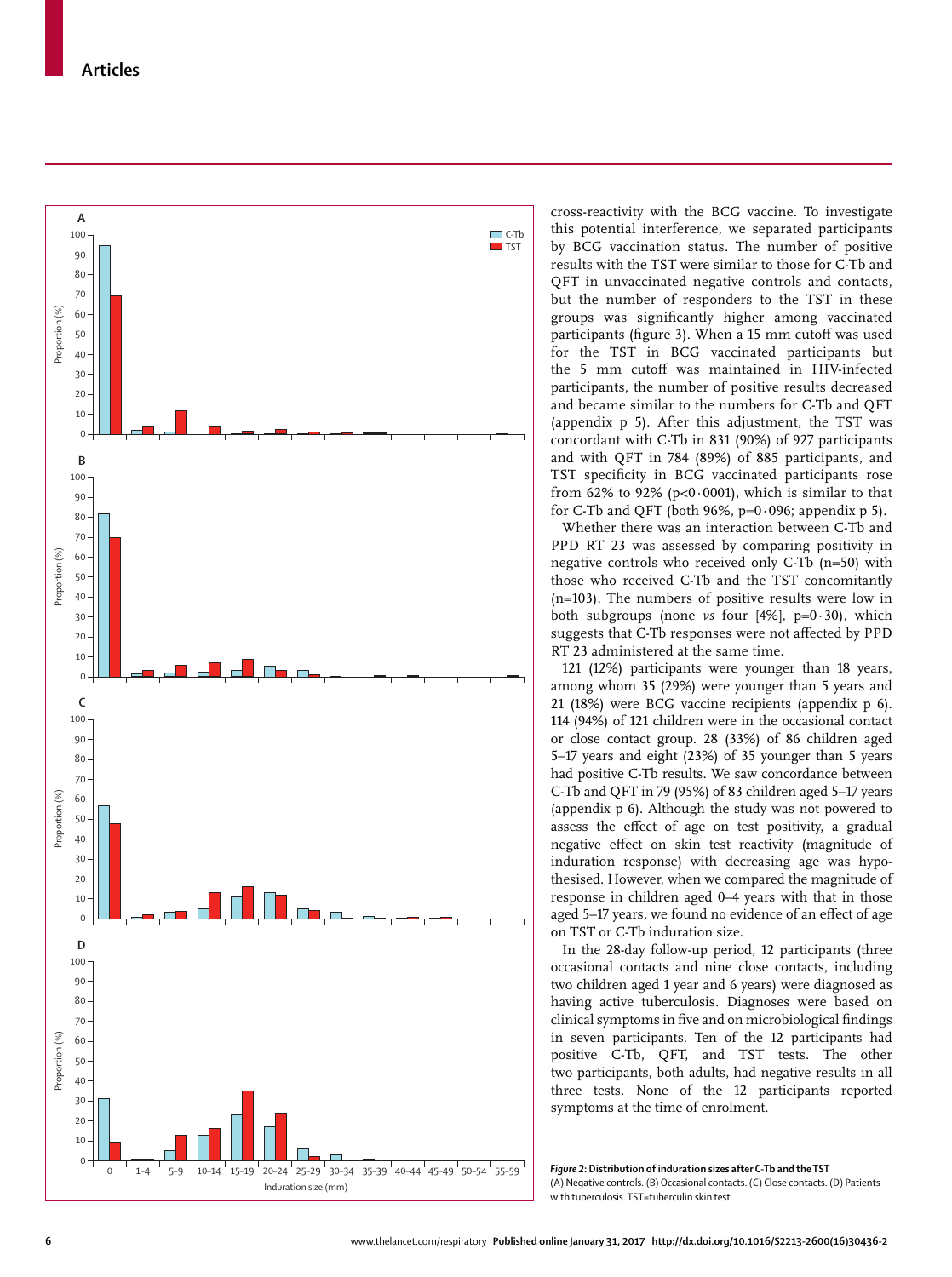www.thelancet.com/respiratory **Published online January 31, 2017 http://dx.doi.org/10.1016/S2213-2600(16)30436-2 7**

565 injection-site reactions were reported by 341 (35%) participants and 550 systemic adverse events were reported by 317 (32%) participants. The most common injection-site reactions were pruritus, haematoma, and pain (table 4). Injection-site haematoma and pain were associated with C-Tb significantly more often than with the TST. The most common systemic adverse events were headache and nasopharyngitis, which were reported by 137 (14%) and 39 (4%) participants, respectively. 31 (6%) systemic adverse events were deemed to be certainly or possibly related to the skin tests. No systemic adverse events led to withdrawal from the trial. 559 (99%) injection-site reactions and 523 (95%) systemic adverse events were mild to moderate. Only one participant, in the positive control group, reported one serious adverse event (a transient increase in the concentrations of liver enzymes), but this was deemed to be unrelated to skin testing. No participants died during the trial.

# **Discussion**

In this phase 3 trial, we explored the association between C-Tb test positivity and risk of infection with *M tuberculosis* in a contact-tracing setting. C-Tb induration sizes were similar in magnitude to those after the TST, but because C-Tb was unaffected by BCG vaccination status, separation of responders from non-responders was clearer than with the TST. C-Tb was safe, highly concordant with QFT, and positive results were strongly associated with risk of infection.

The strength of this large contract-tracing trial is that assessment of C-Tb and the TST was masked and done in parallel in the target population for the tests. Positive results with TST and QFT were highly associated with *M* tuberculosis exposure, with findings being similar to those in other large contact-tracing trials in low endemic areas.11,12,17 C-Tb and QFT were highly concordant in the negative control and the two contact groups, which suggests similar clinical performance to QFT.13,14 C-Tb seems to resolve the issue of specificity that is associated with the TST $,^8$  but, owing to the high concordance between C-Tb and QFT, C-Tb is unlikely to improve positive predictive value for developing tuberculosis. $11,12$ The 5% discordance between C-Tb and QFT suggests that combining these tests might increase the diagnostic sensitivity, which could be beneficial in immunocompromised high-risk people, such as those living with HIV, in whom QFT is suboptimum.<sup>18</sup>

We included participants with current and previous microbiologically confirmed active tuberculosis as positive controls.19–21 This approach has proven useful for assessment of diagnostic potential in case-control trials,<sup>21</sup> but around 20% of patients with tuberculosis have negative results with the TST, IGRAs, or both.<sup>8,20</sup> In our trial, 14% fewer C-Tb tests were positive than QFT tests among patients with tuberculosis, which conflicts with the findings in previous studies, where C-Tb and QFT had similar sensitivity (Aggerbeck H, unpublished).<sup>13,14</sup>

PPD comprises more than 100 different antigens and can induce responses from a larger pool of specific T cells than C-Tb,<sup>22</sup> and, therefore, it could be speculated that C-Tb responses would be smaller and less consistent than TST responses. The size of induration after injection with C-Tb and the TST, however, indicates that the C-Tb response is robust and that interpretation of test results by health-care providers already familiar with the TST will be similar. C-Tb separated responders from nonresponders more clearly that the TST in this study, including in BCG vaccine recipients. While this separation was also seen with the TST in participants not vaccinated with BCG, differentiation was less clear in those who had received the BCG vaccine. This well known effect of BGC on TST results can be overcome to some extent by increasing the induration cutoff in BCG vaccinated individuals without HIV infection. This

|                                                      | C-Tb skin test       | Tuberculin skin<br>test | QuantiFERON-TB<br>Gold In-Tube IGRA |
|------------------------------------------------------|----------------------|-------------------------|-------------------------------------|
| Patients with tuberculosis vs negative<br>controls   | $47.6(21.2 - 106.8)$ | $28.2(13.2 - 60.4)$     | $90.2(37.5 - 217.2)$                |
| Close contacts vs negative controls                  | $17.8(8.7-36.6)$     | $3.5(2.3-5.4)$          | $18.6(8.6 - 40.0)$                  |
| Occasional contacts vs negative controls             | $4.6(2.2-9.8)$       | $1.2(0.8-1.9)$ *        | $6.8(2.8-13.4)$                     |
| Patients with tuberculosis vs occasional<br>contacts | $10.2(6.0-17.4)$     | $23.0(11.2 - 47.0)$     | $14.7(8.2 - 26.0)$                  |
| Close contacts vs occasional contacts                | $3.8(2.6-5.7)$       | $2.9(2.0-4.1)$          | $3.0(2.0-4.4)$                      |
| Patients with tuberculosis vs close<br>contacts      | $2.7(1.6-4.3)$       | $8.0(4.0-16.2)$         | $4.9(2.8-8.4)$                      |

Multivariate logistic regression analysis adjusted for BCG vaccination status, sex, and age. For all, p<0·0001 unless otherwise stated. IGRA=interferon γ release assay. \*Not significant.

*Table 3***: Odd radios (95% CIs) for test positivity across risk groups** 



*Figure 3***: Association between positive skin test results and risk of infection in BCG vaccination status**  (A) Not BCG vaccinated. (B) BCG vaccinated. TST=tuberculin skin test.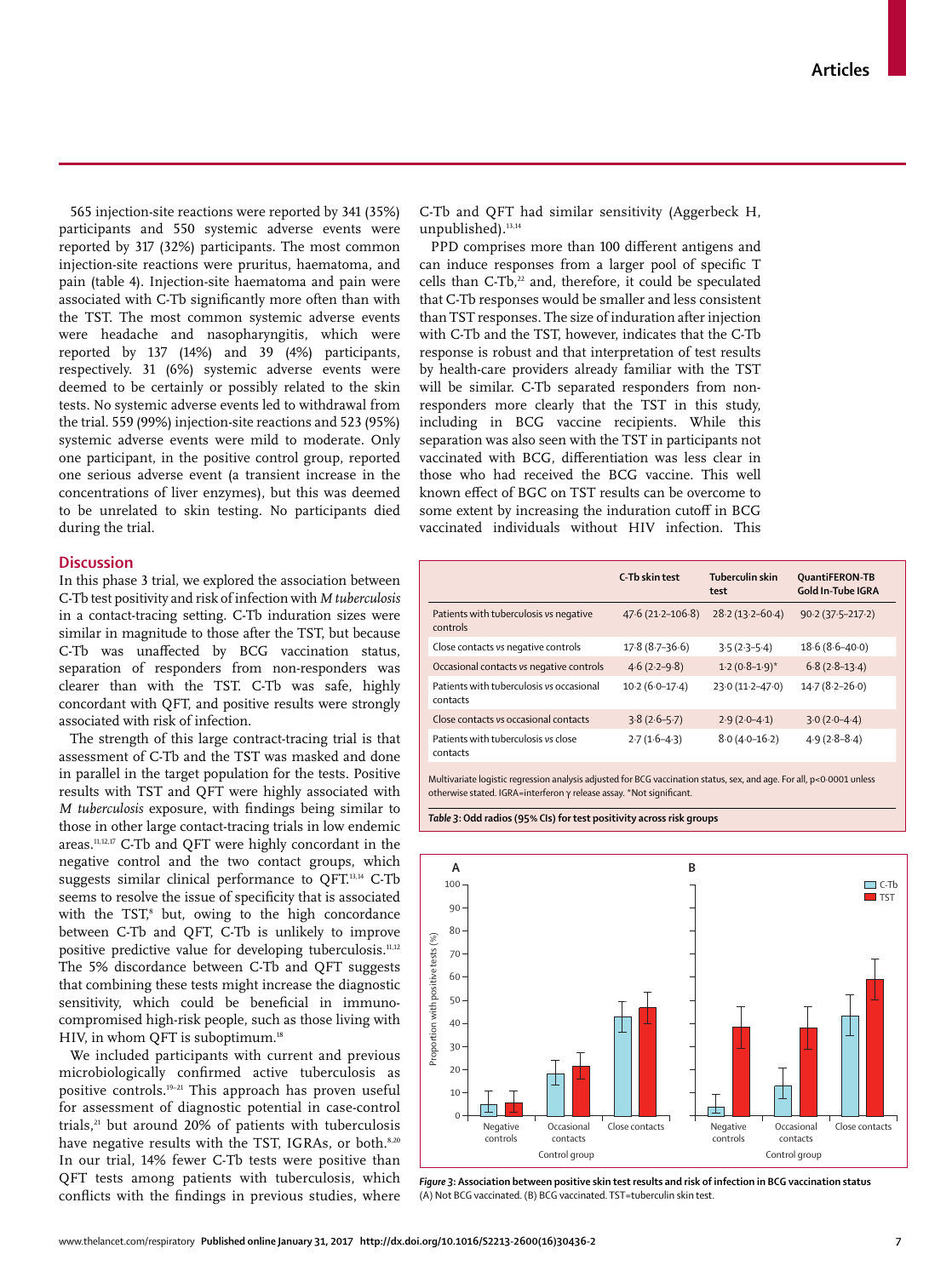|                | C-Tb skin test<br>$(n=978)$ | TST (n=929)        |
|----------------|-----------------------------|--------------------|
| All            | 347 in 288 (29%)            | 218 in 182 (20%)   |
| Pruritus       | 126 in 126 (13%)            | 134 in 134 (14%)   |
| Haematoma      | 133 in 133 (14%)            | 18 in 18 (2%)*     |
| Pain           | 41 in 41 (4%)               | 32 in 34 (3%)*     |
| Vesicles       | 17 in 17 (2%)               | 13 in 13 (1%)      |
| Rash           | 13 in 13 (1%)               | 13 in 13 (1%)      |
| Haemorrhage    | 11 in 11 (1%)               | $3 in 3 (< 0.5\%)$ |
| Induration     | 2 in $2 (-0.5%)$            | $1 in 1 (-0.5%)$   |
| Discolouration | $1 in 1 (-0.5%)$            | $1 in 1 (-0.5%)$   |
| Oedema         | 1 in $1$ (<0.5%)            | $\Omega$           |
| Exfoliation    | $\Omega$                    | $1 in 1 (-0.5%)$   |
| Erythema       | $\Omega$                    | $1 in 1 (-0.5%)$   |
| Urticaria      | 1 in $1$ (<0.5%)            | $\Omega$           |
| Anaesthesia    | 1 in $1$ (<0.5%)            | $\Omega$           |
| Paraesthesia   | $\Omega$                    | $1 in 1 (< 0.5\%)$ |

Data are shown as the number of injection-site reactions and the total number (%) of participants affected. All participants shown received both skin tests and, therefore, the number of reactions may be greater than the number of participants. Injection-site reactions are described with the Medical Dictionary for Regulatory Activities preferred terms. TST=tuberculin skin test. \*p<0·05 for C-Tb *vs* the TST.

*Table 4***: Injection-site reactions in the full analysis set** 

adjustment, however, also increases the complexity of the diagnostic algorithm because further clinical information is needed that might be difficult to obtain, especially in resource-restricted settings (eg, HIV testing).10,13 Under ideal phase 3 trial conditions, though, the adjusted cutoff increased overall TST concordance to 89% with QFT and 90% with C-Tb. TST specificity in individuals previously vaccinated with BCG also improved from 62% to 92%, bringing it in line with that for QFT and C-Tb (both 96%).

Adverse events were for C-Tb similar to that for TST except for injection-site haematomas, which were reported seven times more often at C-Tb injection sites. Haematomas were mostly small (a few mm) and transient, but were nonetheless clearly associated with C-Tb. Previous studies have also shown haematomas to be the most frequent injection-site reaction related to C-Tb testing (Aggerbeck H, unpublished).13,14 In a joint analysis of seven completed trials of C-Tb that involved 2957 participants, haematoma at the C-Tb injection site was seen in 172 (6%), compared with in 25 (1%) of 2826 at the TST site. 195 (99%) of 197 instances of haematoma were seen in trials done in Europe, and two were seen in trials done in Africa. Haematomas were mainly mild (99%) and the rest were moderate. Of note, haematomas were almost exclusively (92%) reported in participants with negative C-Tb test results, which suggests underreporting of haematomas in individuals with induration and underestimation of the true prevalence of haematomas in BCG vaccine recipients who have been tested with the TST. Future studies are needed to assess the real frequency of haematomas associated with C-Tb.

Our study has several limitations. C-Tb was developed as a tool to guide treatment for latent tuberculosis infection in people at risk of developing active tuberculosis. Ten participants who had positive C-Tb and QFT results and two who had negative C-Tb and QFT results developed active tuberculosis during follow-up, which corresponds to 2% of 615 contacts. Most of these contacts probably had insipient active tuberculosis at the time of enrolment, despite the absence of symptoms, and the follow-up period was too short to assess the predictive potential of C-Tb. On the basis of the high concordance between tests, we assume that C-Tb has similar positive predictive value to QFT, but we cannot exclude the possibility that the individuals who progressed would be among the 5% with positive QFT and negative C-Tb results. Although a randomised controlled intervention trial would be needed to confirm that progression occurs in this discordant subgroup, we think it would be unlikely because C-Tb and IGRA are based on the same antigens, detect the same type of immune response, and probably have very similar positive and negative predictive capabilities. Although we present data on the diagnostic performance of C-Tb in children and people living with HIV, this study was not powered to test effects in these subgroups. These questions have been formally addressed in a phase 3 trial being done in South Africa (NCT1642888).

The ambitious goals of WHO's End TB Strategy have led to a renewed focus on screening for and treatment of latent tuberculosis infection in individuals at risk.<sup>9,23</sup> The guidelines for the programmatic management of latent tuberculosis infection now recommend extending these activities to resource-limited countries.<sup>9,24</sup> Owing to good specificity, IGRAs are recommended in high-income and upper-middle-income countries, but not in middleincome and low-income countries with incidence of tuberculosis greater than 100 per 100 000 of the general population, where skin testing is recommended instead.9 The rationale for this restriction is that false-positive TST responses are less frequent in individuals who received BCG vaccination at birth.<sup>25</sup> which is common in lowincome countries, and the skin test format provides operational and financial advantages, including low equipment, laboratory, and infrastructure requirements, low reagent costs, and limited skill requirements. By contrast, IGRAs are expensive to implement on a large scale in settings with restricted resources.<sup>26</sup>

The C-Tb was designed to provide high specificity in a field-friendly format. It improves on the specificity of the TST in settings where BCG coverage is high, which suggests that if C-Tb were available worldwide, it could have a substantial effect on morbidity and health expenditure.<sup>27</sup> Furthermore, as the manufacturing process for C-Tb is modern and simple compared with that for PPD,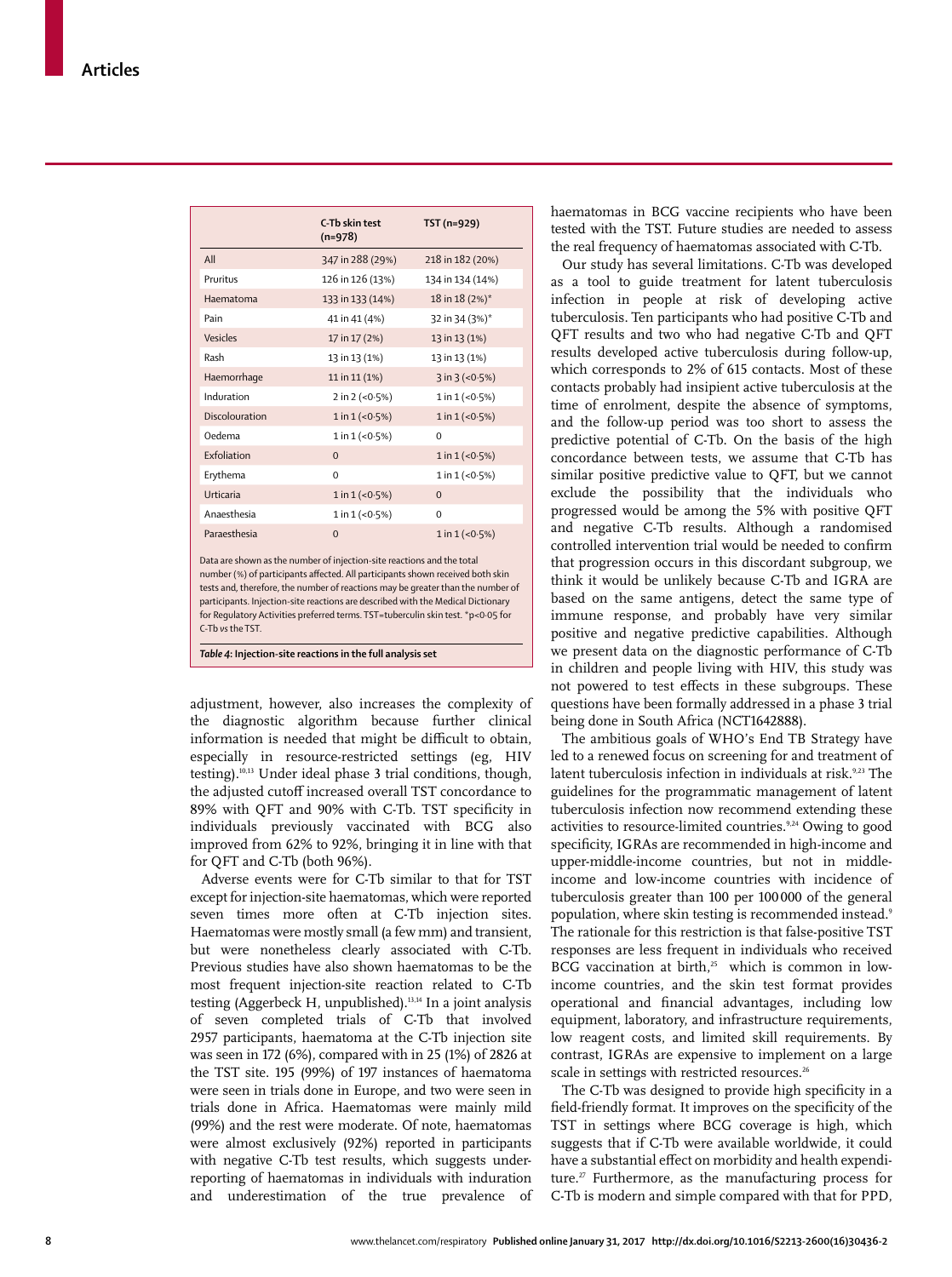the periodic shortages that have been seen for the  $TST<sup>28</sup>$ seems less likely to occur with C-Tb.

Our data in this double-blind, randomised clinical trial show that C-Tb was safe, detected similar numbers of people with *M tuberculosis* infection with very high concordance to QFT in individuals aged 5 years and older, and showed good specificity in negative controls. By contrast, TST specificity was compromised in people who had received BCG vaccination. The similar results for C-Tb and QFT suggest that the accumulated clinical experience gained with IGRA use for tuberculosis prevention can be extrapolated to C-Tb. Nevertheless, further trials are needed to confirm our findings and to determine the cost-effectiveness and the potential of C-Tb to predict later development of active tuberculosis.

#### **Contributors**

HA, STH, BB, and IK designed the trial and STH, BB, and IK oversaw the trial conduct and JAC coordinated the trial and communication between sites. RVG, JIV, JAM, AP, LLA, MLdS-G, FS, JAR-P, AN-J, XM-L, MVT, VLF, JPM, AM, NC, JMM, LR, and AO coordinated individual trial sites and participated in the inclusion of trial participants. MR, HA, JAC, and PA participated in the statistical analysis. MR, HA, STH, BB, and IK, JA, and PA interpreted the data. MR wrote the first draft and HA, RVG, JIV, JAM, AP, LLA, MLdS-G, FS, JAR-P, AN-J, XM-L, MVT, VLF, JPM, AM, NC, JMM, LR, AO, and PA reviewed the report. All authors approved the final version of the Article before submission.

#### **TESEC06 working group**

Olivia Horna, Constanza Jacques, Ana de Andrés, and Imma Badosa, Servei d'Epidemiologia, Agència de Salut Pública de Barcelona, Spain; N Chouciño N, MI Otero, and A Goris, Unidad de Tuberculosis, Servicio de Neumología, Complejo Hospitalario de Vigo, Vigo, Spain; María I Urcelay, Servicio de Medicina Preventiva Hospital Universitario Cruces, Bizkaia, Spain; Carmen Ligero, María A Tricas, and Marta Sala, Servicio de Enfermedades Infecciosas, Hospital Clínic, Barcelona, Spain; M José Santos-López and M Pereyra-Barrionuevo, Unidad de Tuberculosis, Hospital Universitario Lucus Augusti, Lugo, Spain; Alberto Pena and Juan C García, Unidad de Tuberculosis, Servicio Medicina Interna, Complexo Hospitalario Universitario de Pontevedra, Pontevedra, Spain; Antonio Castro and María C Maceiras, Hospital de Vigo, Vigo, Spain; Toni Soriano, Adela Cantos, and Asunción Seminario, Unitat de Tuberculosi Valld'Hebron-Drassanes, Hospital Universitari Vall d'Hebron, Barcelona, Spain; Xavier Martinez and Sonia Uriona, Servicio de Medicina Preventiva, Hospital Universitari Valld'Hebron, Barcelona, Spain; Neus Jové, Servicio de Enfermedades Infecciosas, Hospital del Mar, Barcelona, Spain; Librada Rozas, Claudia Fortuny, Unitat d'Infeccions, Servei de Pediatria, Hospital Sant Joan de Déu, Barcelona, Spain; Roser Font, Unitat de Control de Tuberculosis, Hospital Universitari MutuaTerrassa, Barcelona, Spain; and Virginia Pomar, Servicio de Infecciosas, Hospital de Sant Pau, Barcelona, Spain.

### **Data safety monitoring board**

Pernille Ravn, Peter Donald, Juan Ruiz-Manzano.

#### **Declaration of interests**

MR, HA, BB, IK, and PA are employees of Statens Serum Institut, Copenhagen, Denmark, which is a governmental not-for-profit research organisation that holds all intellectual property rights on the use of the ESAT-6 and CFP10 proteins in interferon γ release assays and C-Tb. The other authors declare no competing interests.

#### **Acknowledgments**

We thank the volunteers who participated in the trial. We also thank María J Olazaguirre, Servicio de Medicina Preventiva, Hospital Universitario Cruces, Bizkaia, Spain; Ana Vilella, Serret N Servicio de Medicina Preventiva, Hospital Clínic, Barcelona, Spain; M A Sambeat, Muñoz J Servicio de Infecciosas, Hospital de Sant Pau, Barcelona, Spain; L Fina, L del Baño, M García-Carrasco, and A Romero, Agència

de Salut Pública de Barcelona, Barcelona, Spain; and Henrik Wachmann, Larix A/S, Ballerup, Denmark, for help with the study. JMM received a personal intensification research grant #INT15/00168 from Instituto de Salud Carlos III, Ministerio de Economía y Competitividad in 2016.

#### **References**

- 1 Mack U, Migliori GB, Sester M, et al. LTBI: latent tuberculosis infection or lasting immune responses to *M. tuberculosis*? A TBNET consensus statement. *Eur Respir J* 2009; **33:** 956–73.
- 2 WHO. Framework towards tuberculosis elimination in low-incidence countries. Geneva: World Health Organization, 2014.
- Horsburgh CR, Barry CE, Lange C. Treatment of tuberculosis. *N Engl J Med* 2015; **373:** 2149–60.
- Lobue P, Menzies D. Treatment of latent tuberculosis infection: an update. *Respirology* 2010; **15:** 603–22.
- 5 Sotgiu G, Matteelli A, Getahun H, et al. Monitoring toxicity in individuals receiving treatment for latent tuberculosis infection: a systematic review versus expert opinion. *Eur Respir J* 2015; **45:** 1170–73.
- 6 Huebner RE, Schein MF, Bass JJ. The tuberculin skin test. *Clin Infect Dis* 1993; **17:** 968–75.
- Harboe M. Antigens of PPD, old tuberculin, and autoclaved *Mycobacterium bovis* BCG studied by crossed immunoelectrophoresis. *Am Rev Respir Dis* 1981; **124:** 80–87.
- Pai M, Denkinger CM, Kik SV, et al. Gamma interferon release assays for detection of *Mycobacterium tuberculosis* infection. *Clin Microbiol Rev* 2014; **27:** 3–20.
- 9 WHO. Guidance for national tuberculosis programmes on the management of tuberculosis in children, 2nd edn. Geneva: World Health Organization, 2014.
- 10 CDC. Fact sheets: tuberculin skin testing. May 11, 2016. http://www. cdc.gov/tb/publications/factsheets/testing/skintesting.htm (accessed Dec 6, 2016).
- 11 Zellweger J-P, Sotgiu G, Block M, et al. Risk assessment of tuberculosis in contacts by IFN-γ release assays. A Tuberculosis Network European Trials Group study. *Am J Respir Crit Care Med* 2015; **191:** 1176–84.
- 12 Haldar P, Thuraisingam H, Patel H, et al. Single-step QuantiFERON screening of adult contacts: a prospective cohort study of tuberculosis risk. *Thorax* 2013; **68:** 240–46.
- 13 Aggerbeck H, Giemza R, Joshi P, et al. Randomised clinical trial investigating the specificity of a novel skin test (C-Tb) for diagnosis of *M. tuberculosis* infection. *PLoS One* 2013; **8:** e64215.
- Hoff ST, Peter JG, Theron G, et al. Sensitivity of C-Tb: a novel RD-1-specific skin test for the diagnosis of tuberculosis infection. *Eur Respir J* 2016; **47:** 919–28.
- The Contacts Study Group of the Research Unit on Tuberculosis in Barcelona (UITB). Documento de consenso sobre el estudio de contactos en los pacientes tuberculosos. *Med Clin (Barc)* 1999; **112:** 151–56.
- 16 Grup de Treball. Protocols I circuits de coordinació: guia i proposta d'organització per a la prevenció i control del a tuberculosis a la Regió Sanitària Barcelona. 2008. http://www.saveva.com/ domamCons/pub/botss/pdf/guia\_tuberculos\_def.pdf (accessed Oct 20, 2016).
- 17 Diel R, Loddenkemper R, Niemann S, Meywald-Walter K, Nienhaus A. Negative and positive predictive value of a whole-blood interferon-γ release assay for developing active tuberculosis: an update. *Am J Respir Crit Care Med* 2011; **183:** 88–95.
- Cattamanchi A, Smith R, Steingart KR, et al. Interferon-gamma release assays for the diagnosis of latent tuberculosis infection in HIV-infected individuals: a systematic review and meta-analysis. *J Acquir Immune Defi c Syndr* 2011; **56:** 230–38.
- 19 Mori T. Specific detection of tuberculosis infection: an interferon-based assay using new antigens. *Am J Respir Crit Care Med* 2004; **170:** 59–64.
- 20 Sester M, Sotgiu G, Lange C, et al. Interferon-γ release assays for the diagnosis of active tuberculosis: a systematic review and meta-analysis. *Eur Respir J* 2011; **37:** 100–11.
- 21 Chegou NN, Heyckendorf J, Walzl G, Lange C, Ruhwald M. Beyond the IFN- horizon: biomarkers for immunodiagnosis of infection with *Mycobacterium tuberculosis*. *Eur Respir J* 2014; **43:** 1472–86.